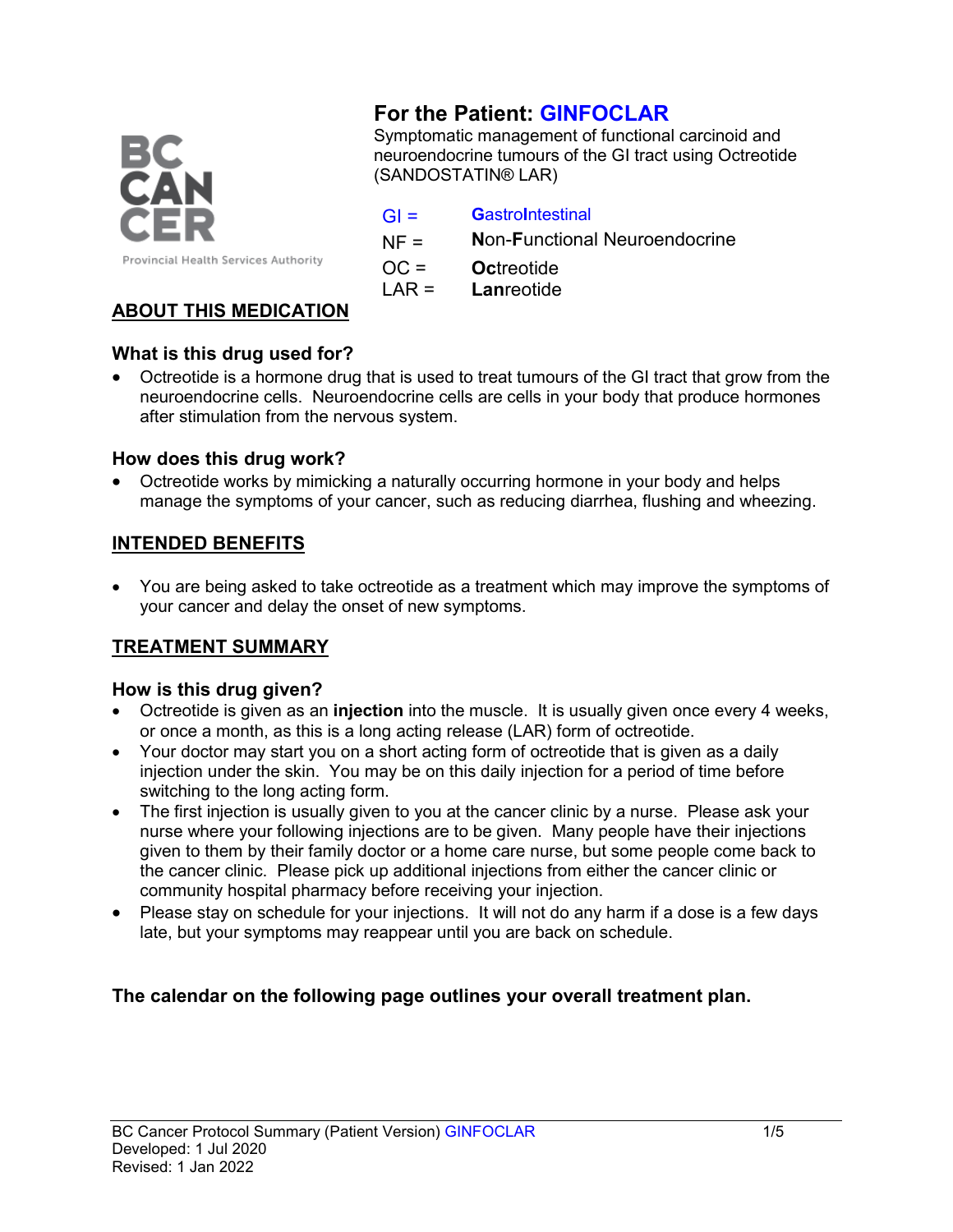|                  | <b>DATE</b> | <b>TREATMENT PLAN</b>                                                                  |  |
|------------------|-------------|----------------------------------------------------------------------------------------|--|
| C<br>Y<br>C<br>L |             | $\triangleright$ Week 1 $\rightarrow$ Octreotide (SANDOSTATIN® LAR) injection on Day 1 |  |
|                  |             | Week 2 $\rightarrow$ no treatment                                                      |  |
| Е                |             | $\triangleright$ Week 3 $\rightarrow$ no treatment                                     |  |
|                  |             | Week 4 $\rightarrow$ no treatment                                                      |  |

|             | <b>DATE</b> | <b>TREATMENT PLAN</b>                                       |  |
|-------------|-------------|-------------------------------------------------------------|--|
| C<br>Υ      |             | ▶ Week 1 → Octreotide (SANDOSTATIN® LAR) injection on Day 1 |  |
| C<br>L<br>Е |             | Week 2 $\rightarrow$ no treatment                           |  |
|             |             | $\triangleright$ Week 3 $\rightarrow$ no treatment          |  |
| 2           |             | Week 4 $\rightarrow$ no treatment                           |  |

**Treatment is continued as long as you are benefitting from treatment and not having too many side effects, as determined by your oncologist.**

### **What will happen when I get my drugs?**

• A **blood test** may be taken from time to time. The dose and timing of your octreotide may be changed based on the test results and/or other side effects.

### **SIDE EFFECTS AND WHAT TO DO ABOUT THEM**

Unexpected and unlikely side effects can occur with any drug treatment. The ones listed below are particularly important for you to be aware of as they are directly related to the common actions of the drug in your treatment plan.

You doctor will review the risks of treatment and possible side effects with you before starting treatment. The chemotherapy nurse will review possible side effects of the drug and how to manage those side effects with you on the day you receive your first treatment.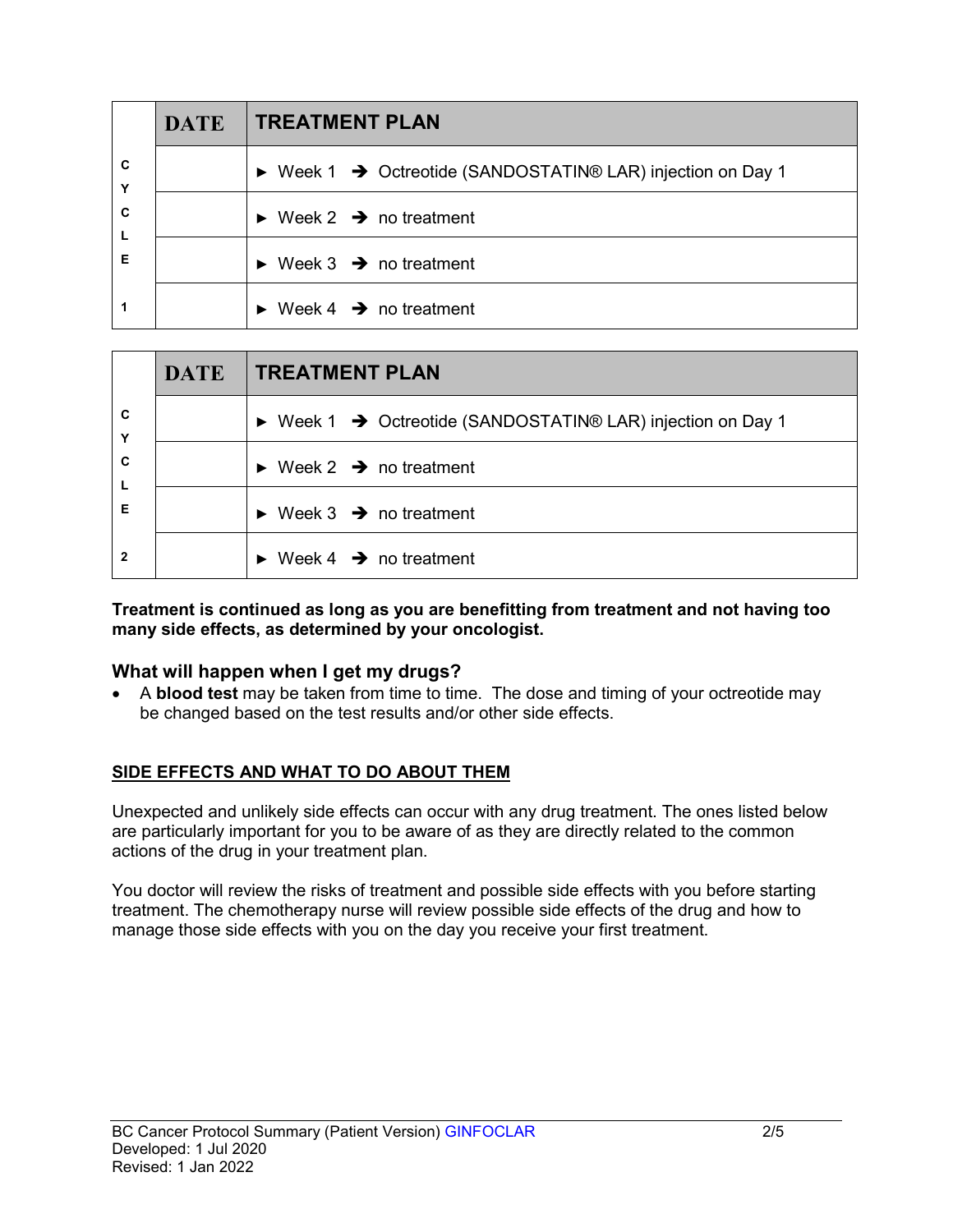| <b>SIDE EFFECTS</b><br><b>DURING TREATMENT</b>                                                                                                                                                                                                                         | <b>MANAGEMENT</b>                                                                                                                                                                                                                                                                                                                                                             |
|------------------------------------------------------------------------------------------------------------------------------------------------------------------------------------------------------------------------------------------------------------------------|-------------------------------------------------------------------------------------------------------------------------------------------------------------------------------------------------------------------------------------------------------------------------------------------------------------------------------------------------------------------------------|
| Stinging, tingling or burning at the injection<br>site sometimes occurs and rarely lasts more<br>than 15-60 minutes. Pain or tenderness<br>may occur where the needle was placed.                                                                                      | • Take the solution out of the refrigerator and<br>allow it to warm to room temperature (eg,<br>30-60 minutes) before injection. Do not<br>heat the solution as this may destroy the<br>octreotide.<br>• After injection, rub the spot gently.<br>• If pain or tenderness continues, apply cool<br>compresses or soak in cool water for 15-20<br>minutes several times a day. |
| Nausea may occur after your treatment.<br>Most people have little or no nausea.<br>Nausea usually stops 2-3 weeks after you<br>start using octreotide as your body adjusts to<br>the drug.                                                                             | To help nausea:<br>• Time the daily injections of regular<br>octreotide between meals or at bedtime.<br>• Drink plenty of liquids.<br>• Eat and drink often in small amounts.<br>Try the ideas in <b>Practical Tips to Help</b><br><b>Manage Nausea*</b>                                                                                                                      |
| Octreotide is used to reduce or prevent<br>diarrhea in some types of cancer. Diarrhea<br>may occur in patients treated for other types<br>of cancer. With the monthly injection,<br>diarrhea is usually mild and often disappears<br>within 1-4 days of the injection. | To help diarrhea:<br>• Time daily injections of regular octreotide<br>between meals or at bedtime.<br>• Drink plenty of liquids.<br>• Eat and drink often in small amounts.<br>Avoid high fibre foods as outlined in Food<br><b>Ideas to Help Manage Diarrhea*</b>                                                                                                            |
| Abdominal discomfort may occur.                                                                                                                                                                                                                                        | To help abdominal discomfort:<br>• Time daily injections of regular octreotide<br>between meals or at bedtime.<br>• Abdominal discomfort with the monthly<br>injection is usually mild and often<br>disappears within 1-4 days of the injection.                                                                                                                              |
| Headache may occur.<br>Sugar control may be affected in diabetics.                                                                                                                                                                                                     | • Take acetaminophen (eg, TYLENOL®) to<br>decrease or stop headache.<br>• Check your blood sugar regularly if you are                                                                                                                                                                                                                                                         |
| Dizziness sometimes occurs when you first<br>start using octreotide.                                                                                                                                                                                                   | diabetic.<br>• This usually improves as your body adjusts<br>to octreotide.                                                                                                                                                                                                                                                                                                   |
| Tiredness and lack of energy may occur.                                                                                                                                                                                                                                | . Do not drive a car or operate machinery if<br>you are feeling tired.<br>• Try the ideas in the handout titled<br><b>Fatigue/Tiredness.*</b>                                                                                                                                                                                                                                 |
| <b>Hair loss is rare</b> with octreotide. Your hair<br>will grow back once you stop treatment with<br>octreotide. Colour and texture may change.                                                                                                                       | • Use a gentle shampoo and soft brush.<br>• Care should be taken with use of hair spray,<br>bleaches, dyes and perms.<br>• If hair loss is a problem, refer to Resources<br>for Hair Loss and Appearance Changes.*                                                                                                                                                            |

### **\*Please ask your chemotherapy nurse, pharmacist or dietitian for a copy.**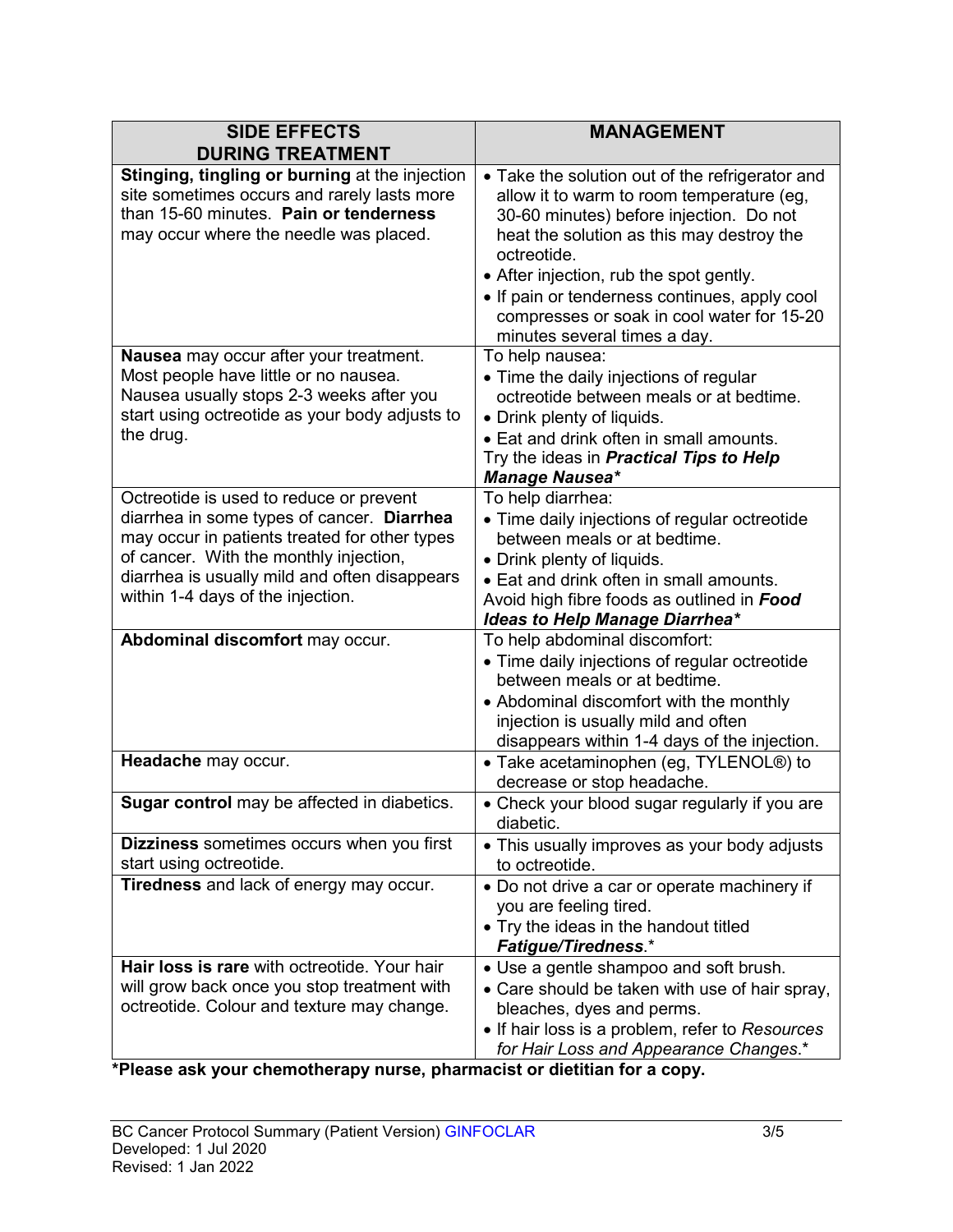# **INSTRUCTIONS FOR THE PATIENT**

- Tell your doctor if you have **gallstones** now, or have had them in the past, as you may develop gallstones when you are using octreotide.
- **Store** octreotide out of the reach of children, in the refrigerator (do not freeze), and protected from light. Daily injections can be kept at room temperature for up to two weeks. Monthly injections can be kept at room temperature on the day of the injection but should only be mixed immediately before injection.
- **Use** octreotide exactly as directed by your doctor. Make sure you understand the directions and feel comfortable with the injections.
	- Use a different site for each injection. Daily injections are injected under the skin and monthly injections are injected into a muscle. Check with your nurse or doctor to find out which sites on your body can be used for injections.
	- For daily injections: time the injections between meals or at bedtime to avoid stomach upset and abdominal discomfort.
	- Take the ampules or vials out of the refrigerator and allow them to warm to room temperature (eg, 30-60 minutes) before injection. Do not heat the ampules or vials.
	- Use each syringe only once to avoid infection. Place used syringes in a rigid plastic container with a lid. Discard container as instructed by your treatment centre. Keep out of reach of children.
- For **daily** injections: if you **miss a dose**, inject it as soon as you can. If it is less than 2 hours until your next dose, skip the next dose and then go back to your usual dosing times. Your symptoms may reappear until you are back on schedule.
- For **monthly** injections: if you **miss a dose**, arrange for it to be injected as soon as possible. It will not do any harm if a dose is a few days late, but your symptoms may reappear until you are back on schedule.
- The **drinking of alcohol** (in small amounts) does not appear to affect the safety or usefulness of octreotide.
- The effect of octreotide on fertility and pregnancy is not known. It is best to use **birth control** while being treated with octreotide. Tell your doctor right away if you or your partner becomes pregnant. Do not breast feed during treatment.
- **Tell** doctors, dentists, and other health professionals that you are being treated with octreotide before you receive any treatment from them.

# **Medication Interactions**

Other drugs such as bromocriptine (eg, PARLODEL®), cimetidine (eg, TAGAMET®) cyclosporine (NEORAL®), insulin, and some heart medications (eg, beta blockers) may **interact** with octreotide. Tell your doctor if you are taking these or any other drugs as you may need extra blood tests or your dose may need to be changed. If you are diabetic, your doctor may need to adjust your antidiabetic treatment.

Check with your doctor or pharmacist before you start taking any new drugs.